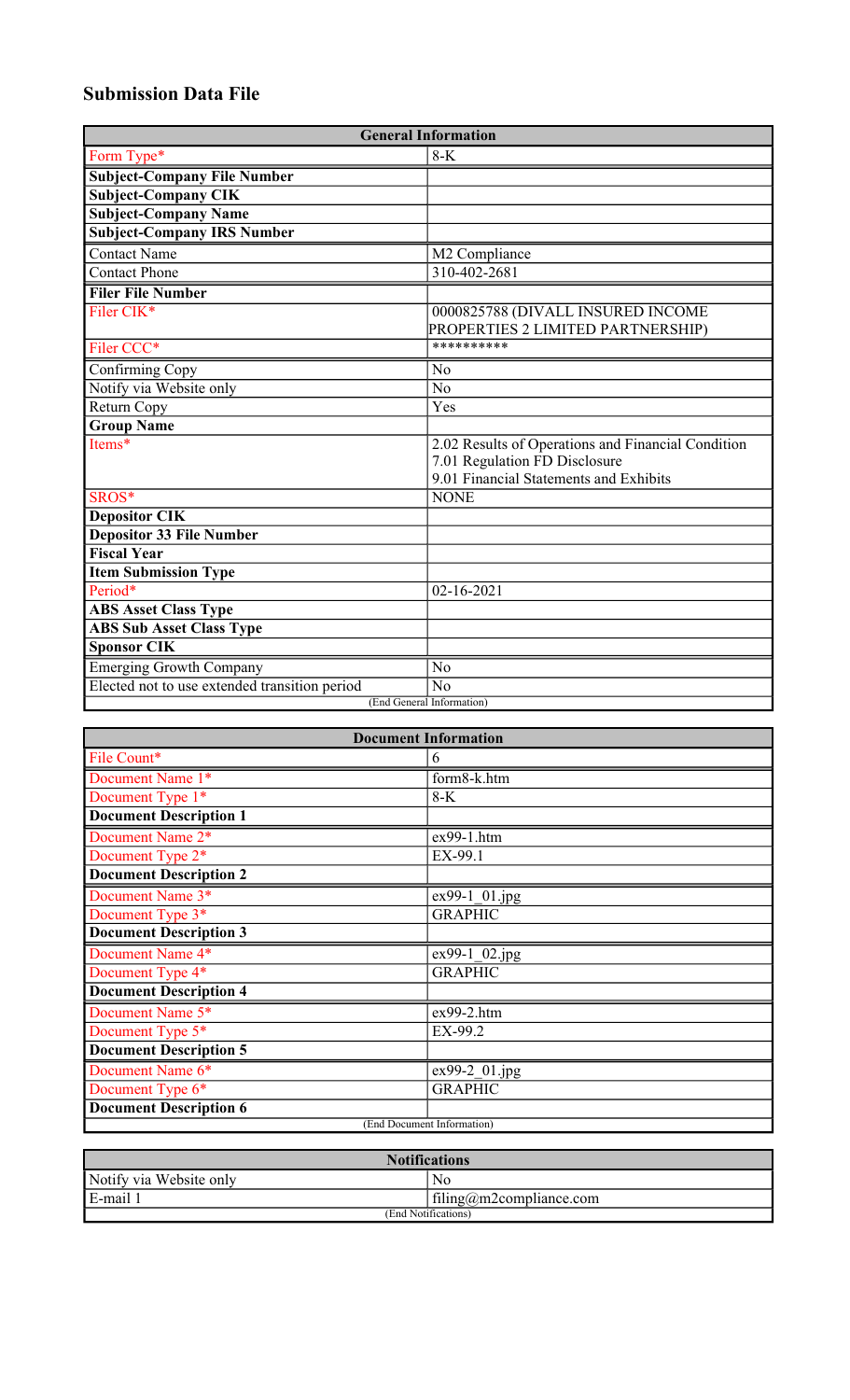# **UNITED STATES SECURITIES AND EXCHANGE COMMISSION**

**Washington, D.C. 20549**

## **FORM 8-K**

**CURRENT REPORT Pursuant to Section 13 or 15(d) of The Securities Exchange Act of 1934**

**Date of Report (Date of earliest event reported)**: February 16, 2021

## **DIVALL INSURED INCOME PROPERTIES 2, L.P.**

(Exact name of registrant as specified in its charter)

**Wisconsin 000-17686 39-1606834** (State or Other Jurisdiction of Incorporation)

(Commission File Number)

(IRS Employer Identification Number)

**1900 W 75th Street, Suite 100 Prairie Village, Kansas 66208** (Address of principal executive offices)

**(816) 421-7444**

(Registrant's telephone number, including area code)

**Not Applicable**

(Former name or former address, if changed since last report.)

Check the appropriate box below if the Form 8-K filing is intended to simultaneously satisfy the filing obligation of the registrant under any of the following provisions (see General Instruction A.2. below):

[ ] Written communications pursuant to Rule 425 under the Securities Act (17 CFR 230.425)

[ ] Soliciting material pursuant to Rule 14a-12 under the Exchange Act (17 CFR 240.14a-12)

[ ] Pre-commencement communications pursuant to Rule 14d-2(b) under the Exchange Act (17 CFR 240.14d-2(b))

[ ] Pre-commencement communications pursuant to Rule 13e-4(c) under the Exchange Act (17 CFR 240.13e-4(c))

Securities registered pursuant to Section 12(b) of the Act:

| Title of each class | Fading Symbol(s) | Name of each exchange on which registered |
|---------------------|------------------|-------------------------------------------|
| None                |                  |                                           |

Indicate by check mark whether the registrant is an emerging growth company as defined in Rule 405 of the Securities Act (17 CFR 230.405) or Rule 12b-2 of the Securities Exchange Act of 1934 (17 CFR 240.12b-2).

Emerging growth company [ ]

If an emerging growth company, indicate by check mark if the registrant has elected not to use the extended transition period for complying with any new or revised financial accounting standards provided pursuant to Section 13(a) of the Exchange Act. [ ]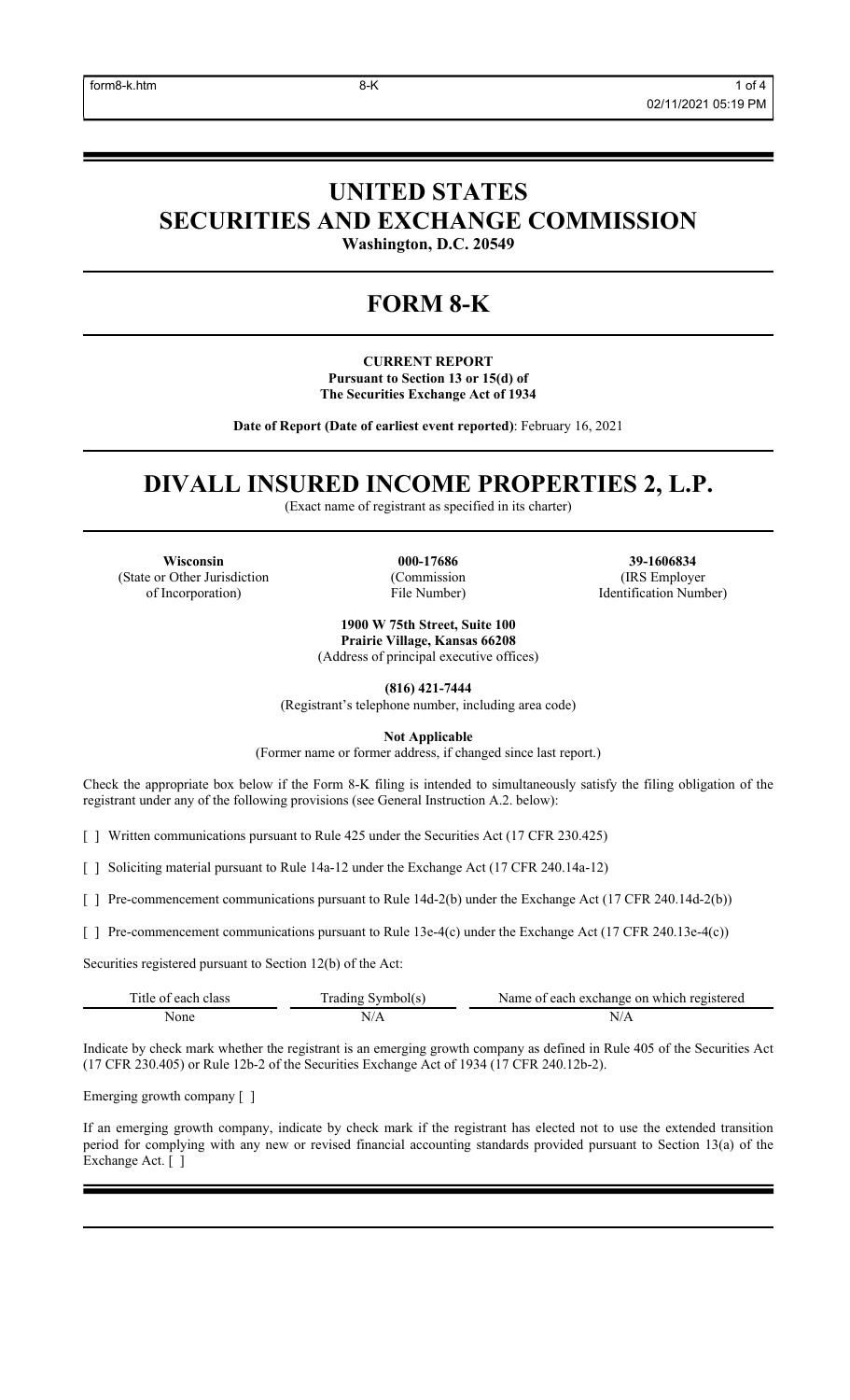#### **Item 2.02. Results of Operations and Financial Condition**

Attached to this Current Report on Form 8-K (this "Report") as Exhibit 99.1 is a copy of the 2020 Fourth Quarter Newsletter (the "Newsletter") sent by DiVall Insured Income Properties 2, LP (the "Partnership") to its limited partners (the "Limited Partners") on or about February 16, 2021. The Newsletter informs the Limited Partners of certain financial and distribution information and other events relevant to the Partnership for the fourth quarter of 2020, for the year ended December 31, 2020, and for certain events expected to occur in 2021.

#### **Item 7.01. Regulation FD Disclosure**

Attached to this Report as Exhibit 99.2 is a copy of a letter sent by the General Partner to the Limited Partners on or about February 16, 2021, in connection with, among other things, the Partnership's annual statement of the Net Unit Value ("NUV") of each Limited Partner Unit ("Unit"), being the Partnership's estimate of the NUV for purposes of the Employee Retirement Income Security Act, as amended ("ERISA"), which letter is incorporated by reference in its entirety into this report.

In order for qualified plans to report account values as required by ERISA, the Partnership provides an estimated NUV on an annual basis. As of December 31, 2020, the annual statement of NUV for our Limited Partners subject to ERISA was estimated to approximate \$495 per Unit. The estimated NUV was determined by the use of independent third-party appraised valuations conducted in November 2020. The annual statement of estimated NUV as provided to Limited Partners subject to ERISA, and as provided to certain other plan investors, is only an estimate and may not reflect the actual NUV. It should be noted that ERISA plan fiduciaries and IRA custodians may use estimated NUV valuations obtained from other sources, such as prices paid for the Units in secondary markets, and that such estimated Unit valuations may be lower than those estimated by the General Partner. As with any valuation methodology, the independent third-party appraised valuation methodology is based upon a number of estimates and assumptions that may not be accurate or complete. Different parties with different assumptions and estimates could derive a different estimated NUV. Accordingly, with respect to the estimated NUV, the Partnership can give no assurance that:

- an investor would be able to resell his or her Units at this estimated NUV;
- an investor would ultimately realize distributions per Unit equal to the Partnership's estimated NUV per Unit upon the liquidation of all of the Partnership's assets and settlement of its liabilities;
- the Units would trade at the estimated NUV in a secondary market; or
- the methodology used to estimate the Partnership's NUV would be acceptable under ERISA for compliance with their respective reporting requirements.

As provided in General Instruction B.2 to Form 8-K, the information furnished pursuant to Item 2.02. and Item 7.01 of this Report and the information contained in Exhibit 99.1 and Exhibit 99.2 shall not be deemed to be "filed" for the purposes of Section 18 of the Securities Exchange Act of 1934, as amended (the "Exchange Act"), or otherwise subject to the liabilities of that section. Such information may only be incorporated by reference in another filing under the Exchange Act or the Securities Act of 1933, as amended (the "Securities Act"), if such subsequent filing specifically references this Report. In addition, the furnishing of information in this Report is not intended to, and does not, constitute a determination or admission by the Partnership that the information is material or complete.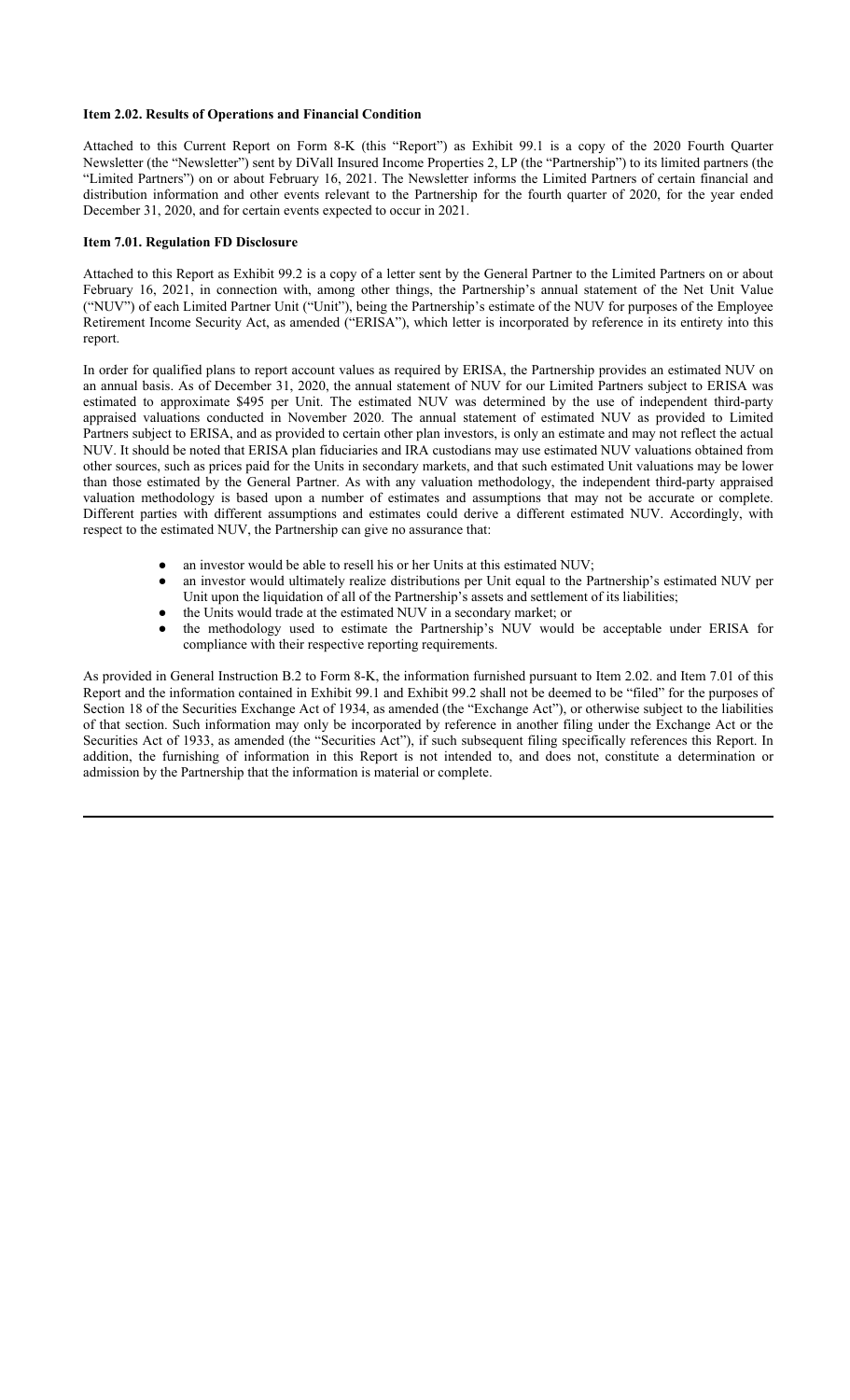#### **Forward-Looking Statements**

This Current Report on Form 8-K and the information contained in Exhibit 99.1 and Exhibit 99.2 incorporated herein contain forward-looking statements within the meaning of Section 27A of the Securities Act and Section 21E of the Exchange Act. Such forward-looking statements include statements describing the objectives, projections, estimates or future predictions of the Partnership's operations. These statements may be identified by the use of forward-looking terminology such as "anticipates," "believes," "could," "estimate," "expect," "will," or other variations on these terms. The Partnership cautions that by their nature forward-looking statements involve risk or uncertainty and that actual results may differ materially from those expressed in any forward-looking statements as a result of such risks and uncertainties, including but not limited to: changes in general economic conditions, changes in commercial real estate conditions and markets, inability of the General Partner to find a suitable purchaser for any marketed properties, inability to agree on an acceptable purchase price or contract terms, inability of current tenants to meet financial obligations, inability to obtain new tenants upon the expiration of existing leases, and the potential need to fund tenant improvements or other capital expenditures out of operating cash flow.

All forward-looking statements contained in Exhibit 99.1 and Exhibit 99.2 incorporated herein are expressly qualified in their entirety by this cautionary notice. The reader should not place undue reliance on such forward-looking statements, since the statements speak only as of the date that they are made and the Partnership has no obligation and does not undertake publicly to update, revise or correct any forward-looking statement for any reason.

#### **Item 9.01 Financial Statements and Exhibits**

#### (d) **Exhibits**

The following exhibits are included with this Report:

- 99.1 Fourth Quarter 2020 Newsletter of the Partnership.
- 99.2 Letter to Limited Partners of DiVall Insured Income Properties 2, LP from the General Partner, distributed on or about February 16, 2021.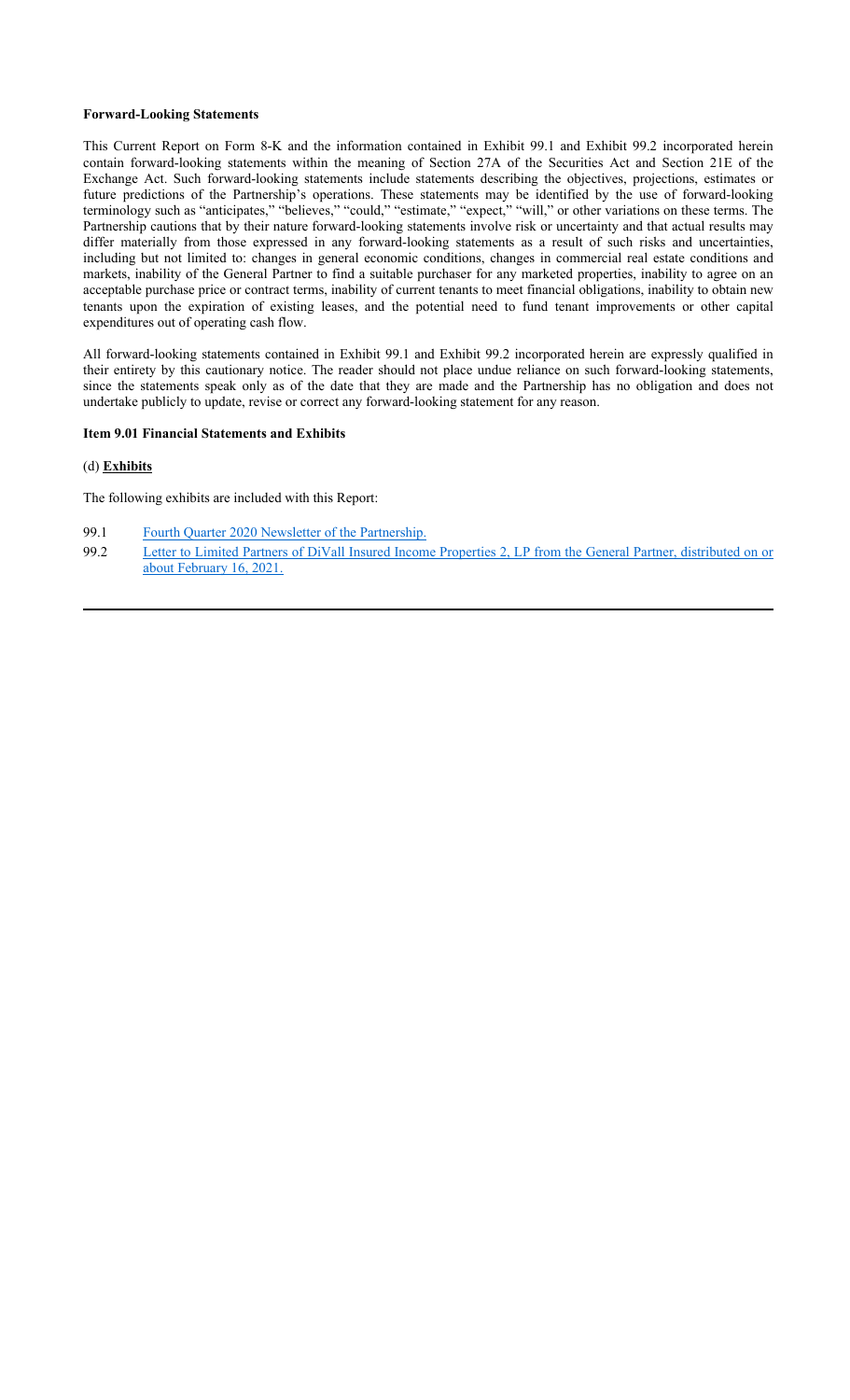## **SIGNATURES**

Pursuant to the requirements of the Securities Exchange Act of 1934, the registrant has duly caused this report to be signed on its behalf by the undersigned hereunto duly authorized.

> **DiVall Insured Income Properties 2, LP** (Registrant)

Date: February 16, 2021 By:/s/ Lynette L. DeRose

Lynette L. DeRose Chief Financial Officer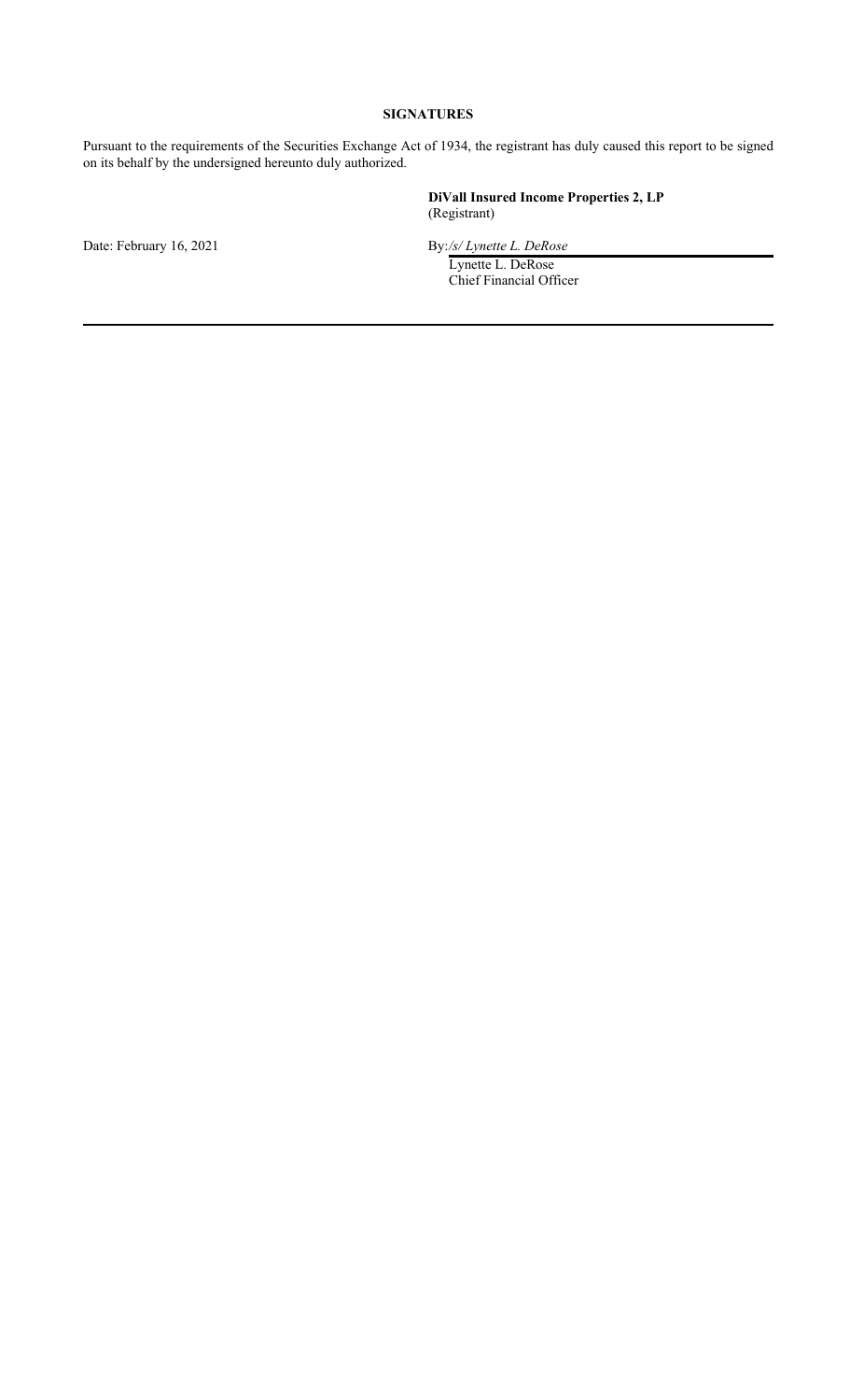2020

available personal option.

2 Questions & Answers 2 Contact Information

**INSIDE THIS ISSUE** 

**Exhibit 99.1**

# **DiVall Insured Income Properties 2, L.P. Quarterly News**

#### Net Unit Value ("NUV") **Distribution Highlights** We indicated in the November, 2020, newsletter that we expected the NUV to increase \$100/unit or 25% as of December 31, 2020 over the prior year-end. The actual NUV calculation<br>indicated an increase of \$105/unit to \$495/unit versus \$390/unit February 15, 2021. as of the prior year, December 31, 2019. Distributions During Calendar Year 2021 We intend to distribute \$1,200,000 (\$25.92/unit) during calendar year 2021; including 2020 percentage rents and the impact of over \$500,000 of additional fixed rents from extended leases. The 2021 distributions will be a 50% increase over calendar year strategic sales. **Continuation of Quarterly Distributions QUESTIONS & ANSWERS** In our consent, the approval of Proposal No. 3 allowed for the When can I expect to receive my next distribution option of semi-annual distributions. As indicated in our last ٠ newsletter, we will continue to provide "mailed" copies of our mailing? quarterly newsletter and accordingly, the General Partner has<br>elected to include quarterly distributions at the same time. We Your distribution correspondence for the First Quarter expect the following distributions during 2021 ... February 15 \$600,000; May 15<sup>th</sup> - \$200,000; August 15<sup>th</sup> - \$200,000; and November 15<sup>th</sup> - \$200,000. . February 15th - $2021$ How can I obtain hard copies of Quarterly and Annual ٠ Reports or other SEC filings? **Roll-back Indexed Fee Adjustments** Our negotiated minimum fee effective February 8, 1993 was indexed to the Consumer Price Index ("CPI"). Over 28 years the minor annual CPI increases have accumulated, but there was no<br>provision for a declining CPI or economy. We have elected to<br>roll-back the last five years of CPI increases to their 2016 level report(s) or contact Investor Relations.  $\div$  How do I have a question answered in the next and suspend any future CPI adjustments. Newsletter? **Unit Purchase Solicitations** As we have often advised over almost three decades, if Relations page at www.divallproperties.com. someone is offering to buy your units, they see intrinsic value<br>and strong future profits for themselves.  $\div$  *I've moved. How do I update my account registration?* Please mail or fax to DiVall Investor Relations a Recently, one of the unsolicited offers reflected a discount of<br>over 60% to the above reported NUV (including clever cut-off number. Updates cannot be accepted over the dates to capture seller earned, but yet unpaid distributions). telephone or via voicemail messages. Although, we would never presume to stand in the way of a limited partner creating liquidity for themselves; we would<br>encourage patience if holding your units through liquidation is an

DiVall Insured Income Properties 2, L.P. Page 1 of 2

**February 15, 2021** 

- \$600,000 (\$12.96 per unit) will be distributed for the fourth quarter of 2020 on or about
- · Since the Partnership's initial "investable" capital raise of \$39 million (net of \$7 million of syndication fees) in the early 1990's; the Partnership has distributed approximately \$79 million to investors, from both operations and
- of 2021 is scheduled to be mailed on or about May 15,
- Please visit the Investor Relations page at the Partnership website at www.divallproperties.com or the SEC website at www.sec.gov to print a copy of the
- Please e-mail your specific question to Lynette DeRose at *lderose@theprovogroup.com* or visit the Investor
- signed letter stating your new address and telephone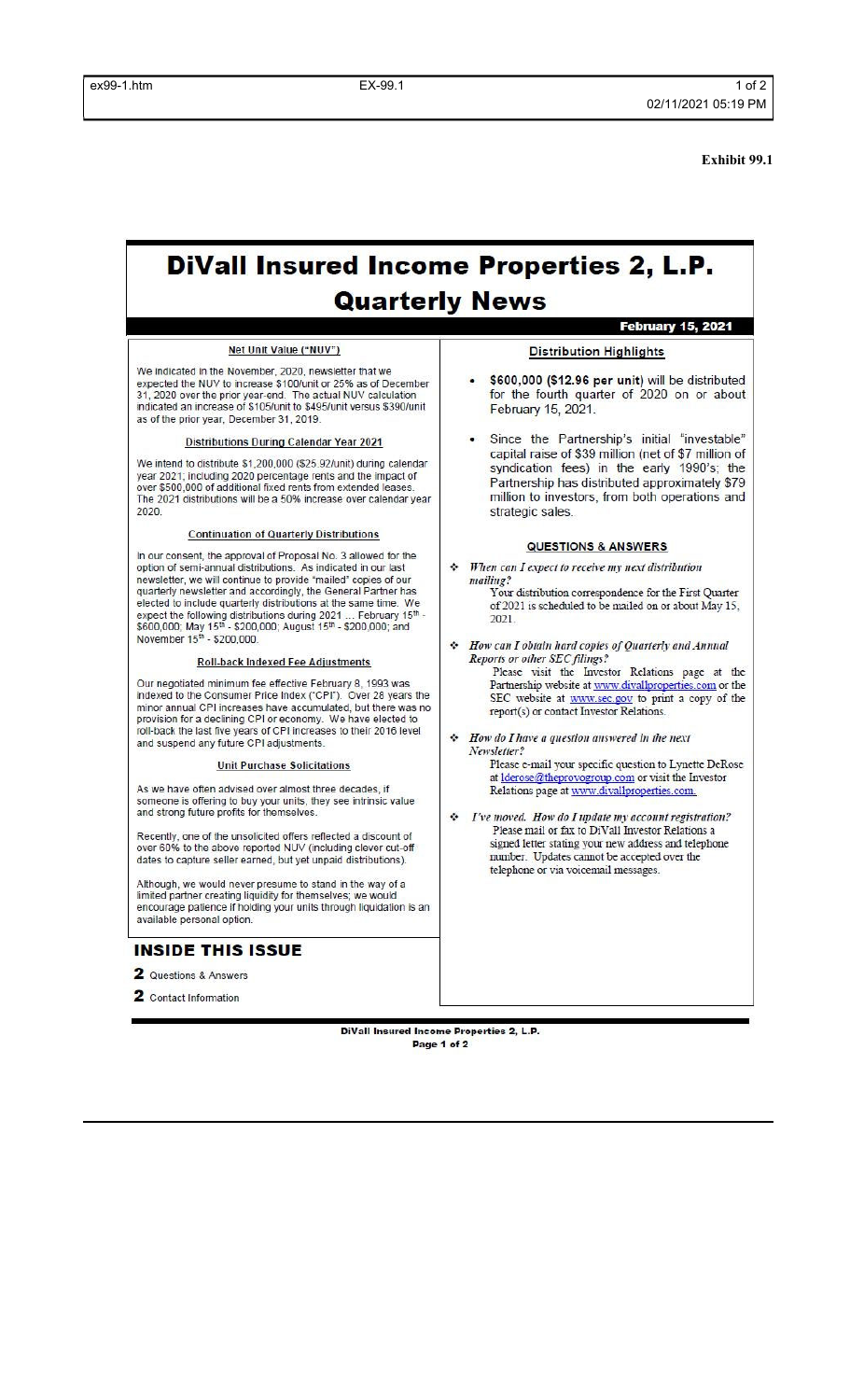## **Access to Additional Financial Information**

For further quarterly 2020 unaudited financial information, see the Partnership's interim financial reports filed as part of the Partnership's Form 10-Q. A copy of this filing and other public reports can be viewed and pri listed.

DIVALL INVESTOR RELATIONS CONTACT INFORMATION:

 $\begin{minipage}{.4\linewidth} \textbf{MAIL:} & \textbf{Divall Investment Retrices, Inc} \\ & \textbf{c/o Phoenix American Financial Services, Inc} \end{minipage}$ 2401 Kerner Blvd. San Rafael, CA 94901<br>PHONE: 1-844-932-1769 NOTE NEW NUMBER FAX: 1-415-485-4553

> DiVall Insured Income Properties 2, L.P. Page 2 of 2